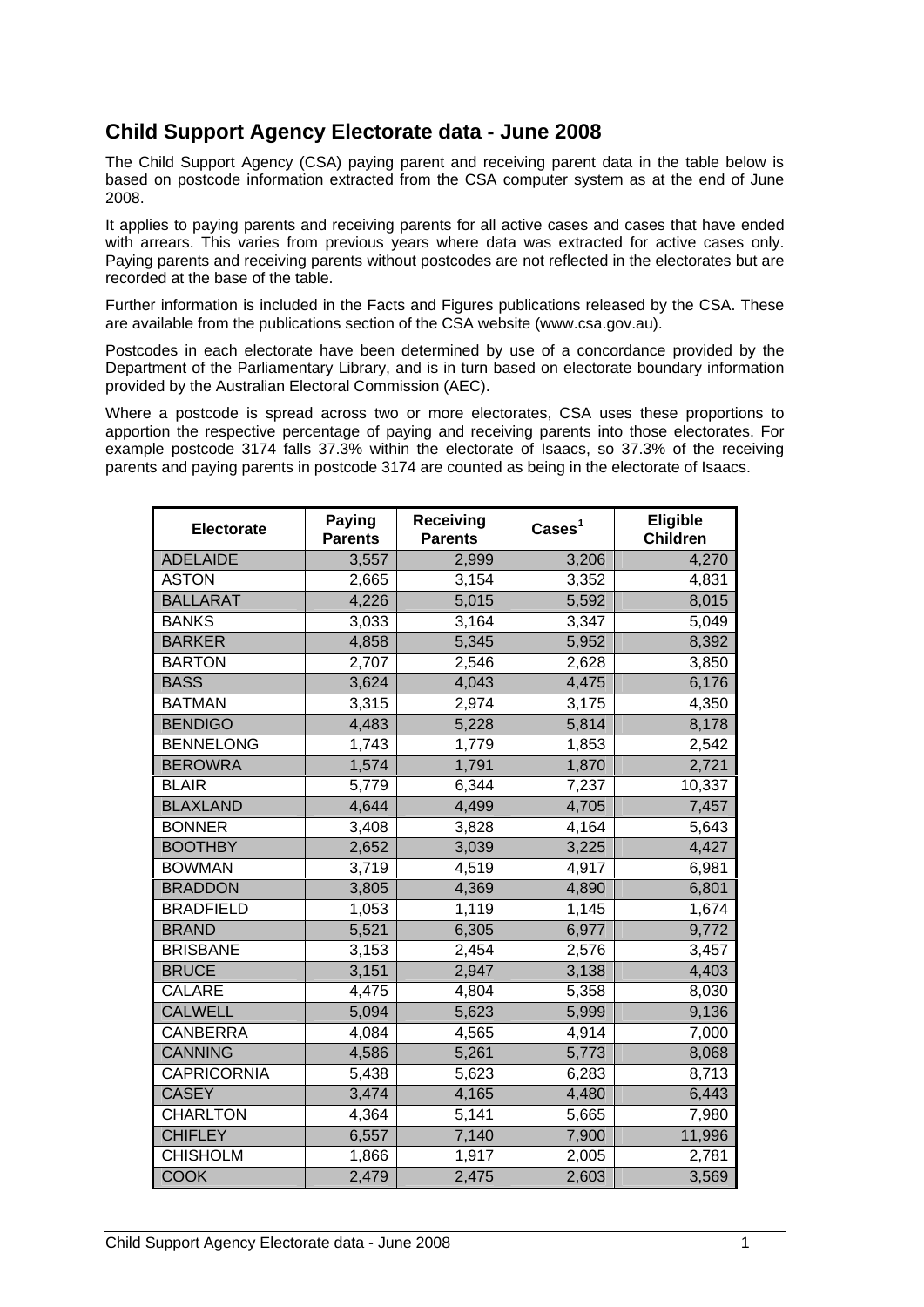| Electorate         | <b>Paying</b><br><b>Parents</b> | <b>Receiving</b><br><b>Parents</b> | <b>Cases</b>       | Eligible<br><b>Children</b> |
|--------------------|---------------------------------|------------------------------------|--------------------|-----------------------------|
| <b>CORANGAMITE</b> | 3,153                           | 3,725                              | 4,063              | 5,857                       |
| <b>CORIO</b>       | 4,732                           | 5,095                              | 5,686              | 7,982                       |
| <b>COWAN</b>       | 3,764                           | 4,565                              | 4,902              | 7,067                       |
| <b>COWPER</b>      | 5,560                           | 6,367                              | 7,053              | 10,062                      |
| <b>CUNNINGHAM</b>  | 3,465                           | 3,731                              | 4,037              | 5,630                       |
| <b>CURTIN</b>      | 1,829                           | 1,572                              | 1,623              | 2,134                       |
| <b>DAWSON</b>      | 4,766                           | 4,656                              | 5,141              | 7,073                       |
| <b>DEAKIN</b>      | 2,379                           | 2,629                              | 2,798              | 3,942                       |
| <b>DENISON</b>     | 3,476                           | 3,600                              | 3,931              | 5,281                       |
| <b>DICKSON</b>     | 3,803                           | 4,522                              | 4,943              | 7,007                       |
| <b>DOBELL</b>      | 4,888                           | 5,811                              | 6,414              | 9,147                       |
| <b>DUNKLEY</b>     | 4,707                           | 5,493                              | 5,980              | 8,304                       |
| EDEN-MONARO        | 4,059                           | 4,253                              | 4,662              | 6,677                       |
| <b>FADDEN</b>      | 4,955                           | 5,386                              | 5,848              | 7,989                       |
| <b>FAIRFAX</b>     | 4,225                           | 4,928                              | 5,324              | 7,314                       |
| <b>FARRER</b>      | 4,895                           | 5,184                              | 5,780              | 8,116                       |
| <b>FISHER</b>      | 4,490                           | 4,976                              | $\overline{5,}471$ | 7,556                       |
| <b>FLINDERS</b>    | 4,165                           | 4,730                              | 5,158              | 7,307                       |
| <b>FLYNN</b>       | 5,028                           | 5,090                              | 5,743              | 7,978                       |
| <b>FORDE</b>       | 5,654                           | 6,230                              | 6,929              | 9,651                       |
| <b>FORREST</b>     | 4,545                           | 5,213                              | 5,705              | 8,022                       |
| <b>FOWLER</b>      | 4,226                           | 4,612                              | 4,917              | 7,484                       |
| <b>FRANKLIN</b>    | 3,749                           | 4,245                              | 4,692              | 6,580                       |
| <b>FRASER</b>      | 3,695                           | 4,001                              | 4,278              | 5,954                       |
| <b>FREMANTLE</b>   | 3,609                           | 3,857                              | 4,153              | 5,743                       |
| <b>GELLIBRAND</b>  | 4,414                           | 3,835                              | 4,063              | 5,688                       |
| <b>GILMORE</b>     | 3,921                           | 4,584                              | 5,075              | 7,330                       |
| <b>GIPPSLAND</b>   | 4,831                           | 5,355                              | 6,024              | 8,607                       |
| <b>GOLDSTEIN</b>   | 1,723                           | 1,873                              | 1,932              | 2,724                       |
| <b>GORTON</b>      | 4,580                           | 5,126                              | 5,436              | 8,132                       |
| <b>GRAYNDLER</b>   | 2,905                           | 2,460                              | 2,559              | 3,398                       |
| <b>GREENWAY</b>    | 3,859                           | 4,392                              | 4,783              | 6,967                       |
| <b>GREY</b>        | 5,444                           | 5,652                              | 6,358              | 8,806                       |
| <b>GRIFFITH</b>    | 3,149                           | 2,685                              | 2,827              | 3,718                       |
| <b>GROOM</b>       | 4,291                           | 4,981                              | 5,576              | 7,911                       |
| <b>HASLUCK</b>     | 4,261                           | 4,742                              | 5,172              | 7,315                       |
| <b>HERBERT</b>     | 5,573                           | 5,878                              | 6,562              | 9,186                       |
| <b>HIGGINS</b>     | 1,464                           | 1,278                              | 1,320              | 1,799                       |
| <b>HINDMARSH</b>   | 3,102                           | 2,876                              | 3,060              | 4,078                       |
| <b>HINKLER</b>     | 4,937                           | 5,658                              | 6,363              | 9,008                       |
| <b>HOLT</b>        | 5,288                           | 6,066                              | 6,603              | 9,651                       |
| <b>HOTHAM</b>      | 2,626                           | 2,671                              | 2,808              | 3,861                       |
| <b>HUGHES</b>      | 2,764                           | 3,201                              | 3,414              | 5,012                       |
| <b>HUME</b>        | 3,975                           | 4,294                              | 4,724              | 6,808                       |
| <b>HUNTER</b>      | 5,327                           | 5,670                              | 6,309              | 9,141                       |
| <b>INDI</b>        | 3,669                           | 4,329                              | 4,789              | 6,840                       |
| <b>ISAACS</b>      | 4,086                           | 4,268                              | 4,555              | 6,417                       |
| <b>JAGAJAGA</b>    | 2,447                           | 2,822                              | 2,989              | 4,185                       |
| <b>KALGOORLIE</b>  | 6,298                           | 5,369                              | 6,030              | 8,367                       |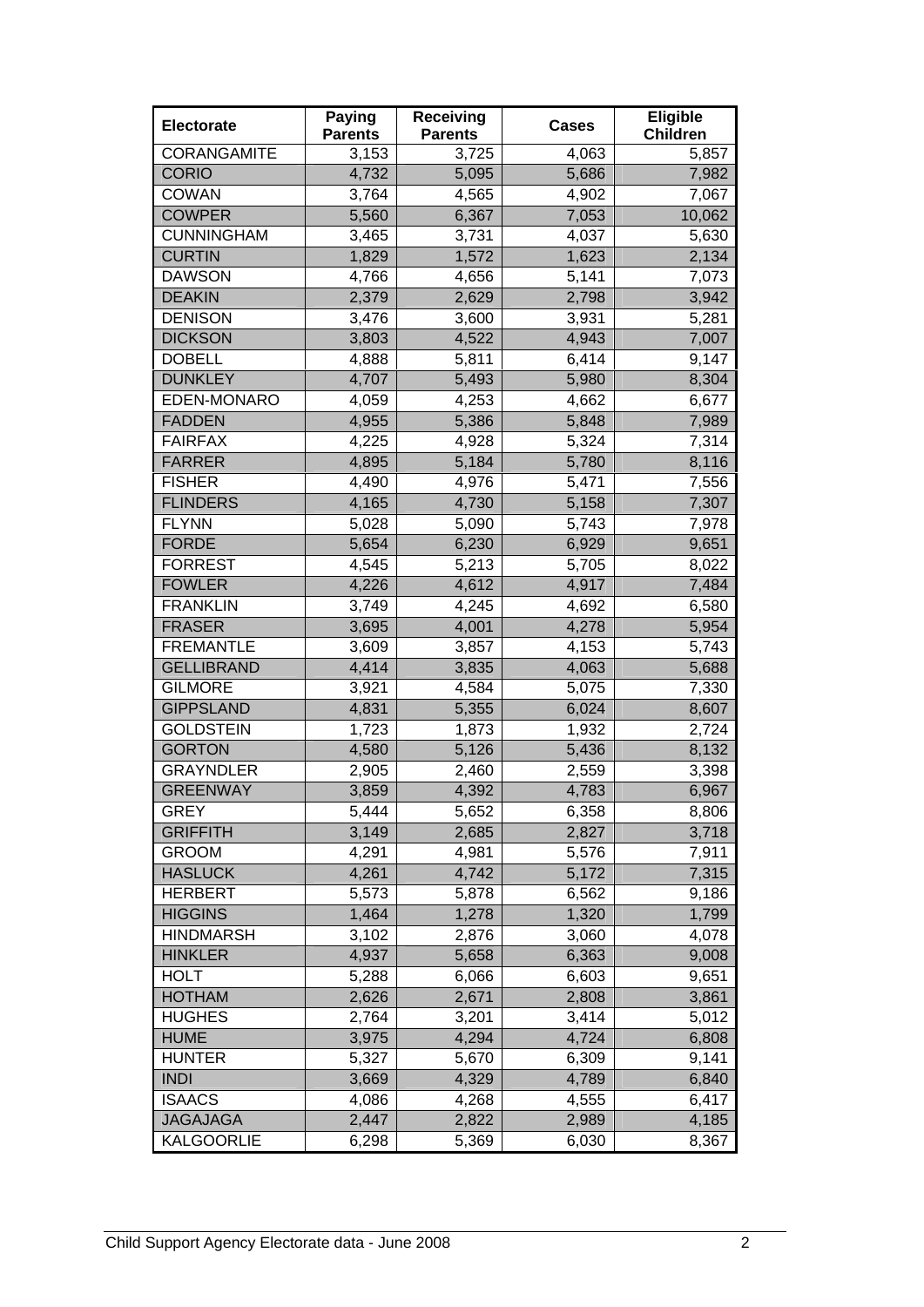| <b>Electorate</b>                | <b>Paying</b><br><b>Parents</b> | <b>Receiving</b><br><b>Parents</b> | <b>Cases</b> | Eligible<br><b>Children</b> |
|----------------------------------|---------------------------------|------------------------------------|--------------|-----------------------------|
| <b>KENNEDY</b>                   | 6,170                           | 6,090                              | 6,847        | 9,834                       |
| <b>KINGSFORD</b><br><b>SMITH</b> | 2,747                           | 2,590                              | 2,714        | 3,636                       |
| <b>KINGSTON</b>                  | 5,208                           | 6,210                              | 6,836        | 9,355                       |
| <b>KOOYONG</b>                   | 1,118                           | 1,169                              | 1,185        | 1,703                       |
| <b>LA TROBE</b>                  | 3,687                           | 4,407                              | 4,742        | 6,898                       |
| <b>LALOR</b>                     | 5,798                           | 6,646                              | 7,315        | 10,635                      |
| <b>LEICHHARDT</b>                | 6,545                           | 6,271                              | 6,892        | 9,953                       |
| <b>LILLEY</b>                    | 3,905                           | 3,522                              | 3,781        | 5,070                       |
| <b>LINDSAY</b>                   | 5,289                           | 6,008                              | 6,631        | 9,417                       |
| <b>LINGIARI</b>                  | 2,982                           | 2,695                              | 2,960        | 4,181                       |
| <b>LONGMAN</b>                   | 5,516                           | 6,454                              | 7,239        | 10,209                      |
| <b>LOWE</b>                      | 1,738                           | 1,664                              | 1,719        | 2,296                       |
| <b>LYNE</b>                      | 4,248                           | 4,985                              | 5,494        | 7,964                       |
| <b>LYONS</b>                     | 3,946                           | 4,118                              | 4,613        | 6,441                       |
| <b>MACARTHUR</b>                 | 4,291                           | 5,443                              | 5,953        | 8,863                       |
| <b>MACKELLAR</b>                 | 2,093                           | 2,158                              | 2,230        | 3,147                       |
| <b>MACQUARIE</b>                 | 3,822                           | 4,327                              | 4,767        | 6,738                       |
| <b>MAKIN</b>                     | 4,136                           | 4,841                              | 5,267        | 7,307                       |
| <b>MALLEE</b>                    | 3,944                           | 4,439                              | 5,001        | 7,269                       |
| <b>MARANOA</b>                   | 4,319                           | 4,742                              | 5,406        | 7,698                       |
| <b>MARIBYRNONG</b>               | 3,277                           | 3,157                              | 3,340        | 4,752                       |
| <b>MAYO</b>                      | 3,293                           | 3,997                              | 4,284        | 6,033                       |
| <b>MCEWEN</b>                    | 4,075                           | $\overline{4,}761$                 | 5,179        | 7,615                       |
| <b>MCMILLAN</b>                  | 3,931                           | 4,676                              | 5,188        | 7,563                       |
| <b>MCPHERSON</b>                 | 4,175                           | 4,798                              | 5,177        | 7,023                       |
| <b>MELBOURNE</b>                 | 3,312                           | 2,539                              | 2,636        | 3,685                       |
| <b>MELBOURNE</b><br><b>PORTS</b> | 2,382                           | 1,630                              | 1,696        | 2,151                       |
| <b>MENZIES</b>                   | 1,634                           | 1,805                              | 1,892        | 2,677                       |
| <b>MITCHELL</b>                  | 1,643                           | 1,925                              | 2,007        | 2,984                       |
| <b>MONCRIEFF</b>                 | 4,674                           | 4,344                              | 4,681        | 6,158                       |
| <b>MOORE</b>                     | 2,412                           | 2,943                              | 3,116        | 4,380                       |
| <b>MORETON</b>                   | 3,052                           | 2,844                              | 3,034        | 4,229                       |
| <b>MURRAY</b>                    | 4,294                           | 4,751                              | 5,278        | 7,751                       |
| <b>NEW ENGLAND</b>               | 4,819                           | 5,349                              | 5,969        | 8,648                       |
| <b>NEWCASTLE</b>                 | 4,523                           | 4,446                              | 4,838        | 6,533                       |
| <b>NORTH SYDNEY</b>              | 1,401                           | 1,109                              | 1,129        | 1,475                       |
| <b>O'CONNOR</b>                  | 4,370                           | 4,562                              | 5,061        | 7,176                       |
| <b>OXLEY</b>                     | 5,787                           | 6,172                              | 6,871        | 9,747                       |
| <b>PAGE</b>                      | 5,212                           | 5,767                              | 6,335        | 9,067                       |
| <b>PARKES</b>                    | 5,690                           | 5,923                              | 6,731        | 9,842                       |
| PARRAMATTA                       | 3,406                           | 3,472                              | 3,738        | 5,289                       |
| <b>PATERSON</b>                  | 4,105                           | 4,750                              | 5,245        | 7,491                       |
| <b>PEARCE</b>                    | 4,920                           | 5,535                              | 6,057        | 8,760                       |
| <b>PERTH</b>                     | 3,494                           | 3,137                              | 3,352        | 4,519                       |
| <b>PETRIE</b>                    | 4,392                           | 4,804                              | 5,254        | 7,110                       |
| PORT ADELAIDE                    | 6,140                           | 6,336                              | 6,984        | 9,575                       |
| <b>PROSPECT</b>                  | 4,103                           | 4,271                              | 4,583        | 6,887                       |
| <b>RANKIN</b>                    | 6,832                           | 7,454                              | 8,341        | 11,858                      |
| <b>REID</b>                      | 4,102                           | 3,703                              | 3,875        | 6,001                       |